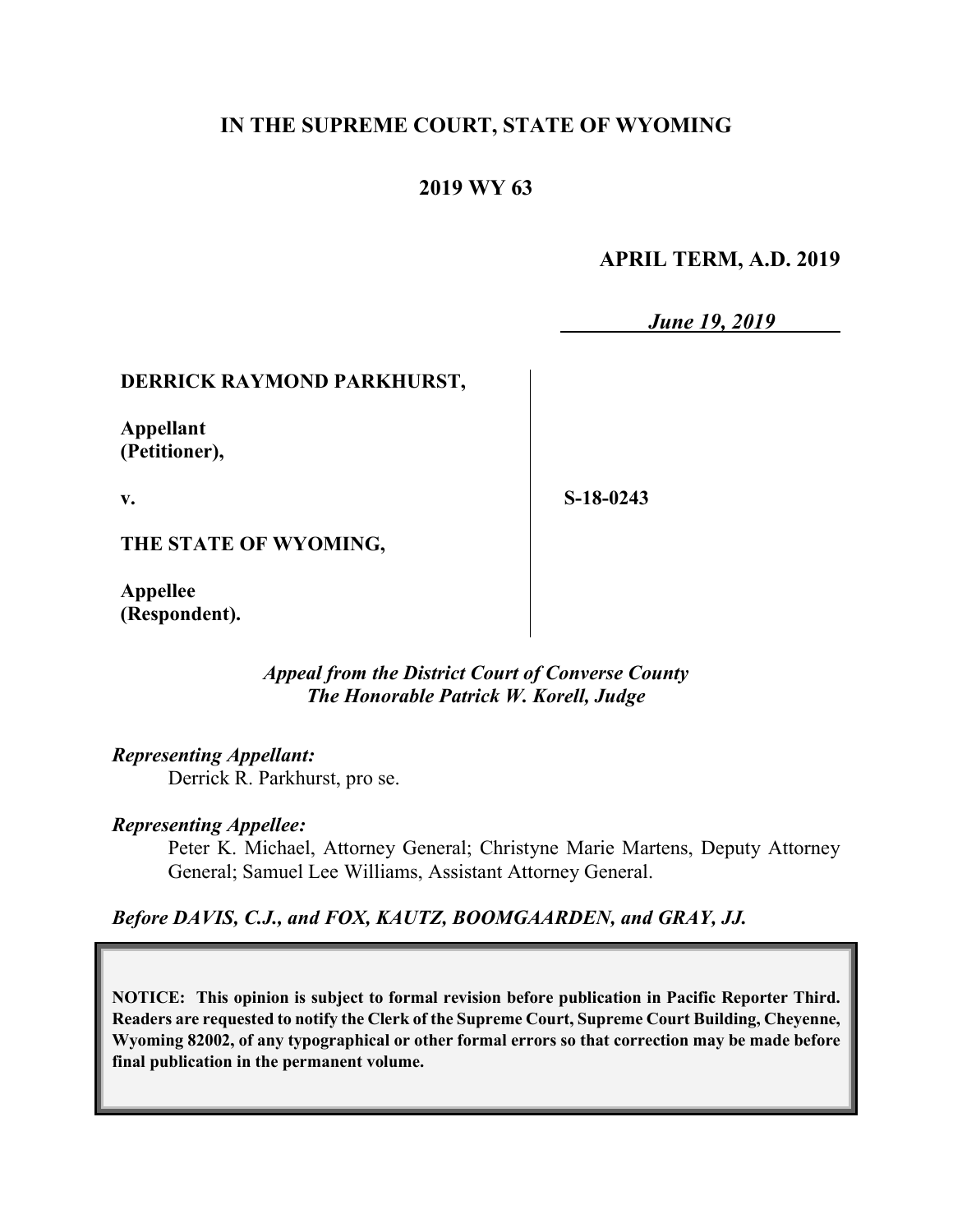#### **BOOMGAARDEN**, Justice.

[¶1] Thirty-eight years after his convictions for first degree murder and assault and battery with felonious intent, Appellant Derrick Raymond Parkhurst, pro se, seeks exoneration under the newly enacted Post-Conviction Determination of Factual Innocence Act, Wyo. Stat. Ann. §§ 7-12-401 through 407 (LexisNexis Supp. 2018). The district court dismissed Mr. Parkhurst's petition because it lacked documentation of any newly discovered evidence that would establish his innocence. We affirm.

#### *ISSUE*

[¶2] We frame the issue for review as:

Did the district court err when it dismissed Mr. Parkhurst's petition for post-conviction determination of factual innocence?

## *FACTS*

[¶3] We set forth the facts leading to Mr. Parkhurst's convictions in *Parkhurst v. State*:

At approximately 11:45 p.m. on October 29, 1978, the home of Dennis and Christina Baird, located in Glenrock, Wyoming, was entered by force. The assailants kicked open the front door and went inside. Wade Dugger, a house guest who was sleeping in the front room on a couch, awoke to the sound of a shotgun blast which hit the Bairds' dog as it ran into the room. Mr. Dugger stood up and he too was shot. The blast knocked him backwards into the adjoining bedroom in which the Baird children were sleeping. Dennis and Christina Baird jumped out of bed to investigate the commotion. As they approached the door into the front room, Dennis pushed his wife back into the bedroom and indicated that she should wait. He then went around the door and was instantly shot. His body, recoiling from the shotgun blast, landed at Christina's feet. Desperate for help, she headed out of the bedroom and then saw Derrick Parkhurst, one of the appellants, running out the front door. When she went to check on her children, she discovered that Mr. Dugger was seriously injured. She asked if he was all right and he responded, "no," and then said, "Derrick." Ms. Baird then ran next door for help.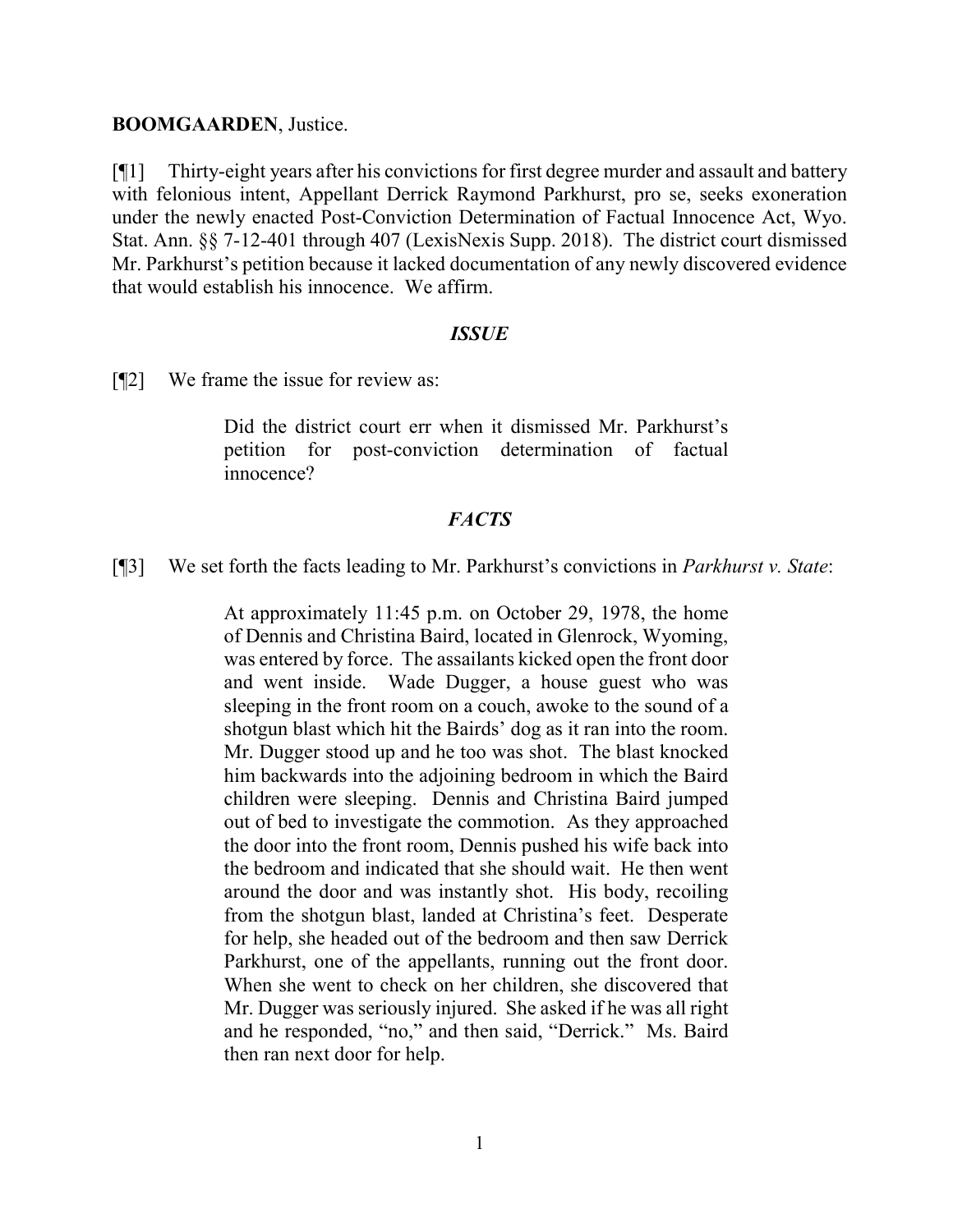When the police arrived, a witness told them that he had seen two males fleeing the scene in a blue or green Ford Fairlane and that he had followed the car far enough to see it heading out of town towards Douglas, Wyoming. The police, upon entering the house, determined that Dennis Baird was dead but that Wade Dugger was still alive. While awaiting the arrival of an ambulance, Ms. Baird informed the police that Dennis and Derrick Parkhurst were the assailants. A police officer then asked Mr. Dugger if he knew who shot him. Unable to understand the response, the officer queried if it had been Derrick and Mr. Dugger indicated yes; Dugger survived to testify.

628 P.2d 1369, 1372 (Wyo. 1981) (footnote omitted). Police soon located the vehicle observed leaving the scene and ordered Mr. Parkhurst and his brother, Dennis, to exit the vehicle. *Id.* at 1372–73. On Mr. Parkhurst's advice, his brother consented to a search. *Id.* at 1373. In the trunk, police discovered a .22 caliber rifle and 12-gauge shotgun which was later matched to the spent shells found at the scene of the murder. *Id.* Police also determined that the shotgun had recently been fired. *Id.*

[¶4] After the jury found Mr. Parkhurst guilty of first degree murder and assault and battery with felonious intent, he filed a direct appeal, claiming the officers illegally obtained evidence, and that the arresting officer impermissibly commented at trial on Mr. Parkhurst's right to remain silent. *Id.* at 1371–72. We found no error and affirmed his convictions. *Id.* at 1382.

[¶5] Mr. Parkhurst thereafter filed several petitions for post-conviction relief, a motion for writ of habeas corpus, and a petition for writ of certiorari requesting reinstatement of his direct appeal, among other pleadings. Mr. Parkhurst also sought habeas corpus relief in federal court. *See Parkhurst v. Shillinger*, 128 F.3d 1366 (10th Cir. 1997). None of his efforts to overturn his convictions proved successful.

[¶6] In 2016, Mr. Parkhurst filed a motion to correct an illegal sentence pursuant to W.R.Cr.P. Rule 35(a), alleging ineffective assistance of trial counsel, *inter alia*. The district court denied the motion because Mr. Parkhurst's claims were not raised in a timely petition for post-conviction relief and were otherwise barred by res judicata. We dismissed Mr. Parkhurst's subsequent appeal for lack of jurisdiction, concluding that his Rule 35(a) motion improperly attempted to challenge his underlying convictions. *Parkhurst v. State*, No. S-17-0305 (Wyo. April 30, 2018) (*order dismissing appeal*).

[¶7] Most recently, Mr. Parkhurst filed a petition for exoneration pursuant to the Post-Conviction Determination of Factual Innocence Act (the Factual Innocence Act), Wyo. Stat. Ann. §§ 7-12-401 through 407. He argued that the Factual Innocence Act created a new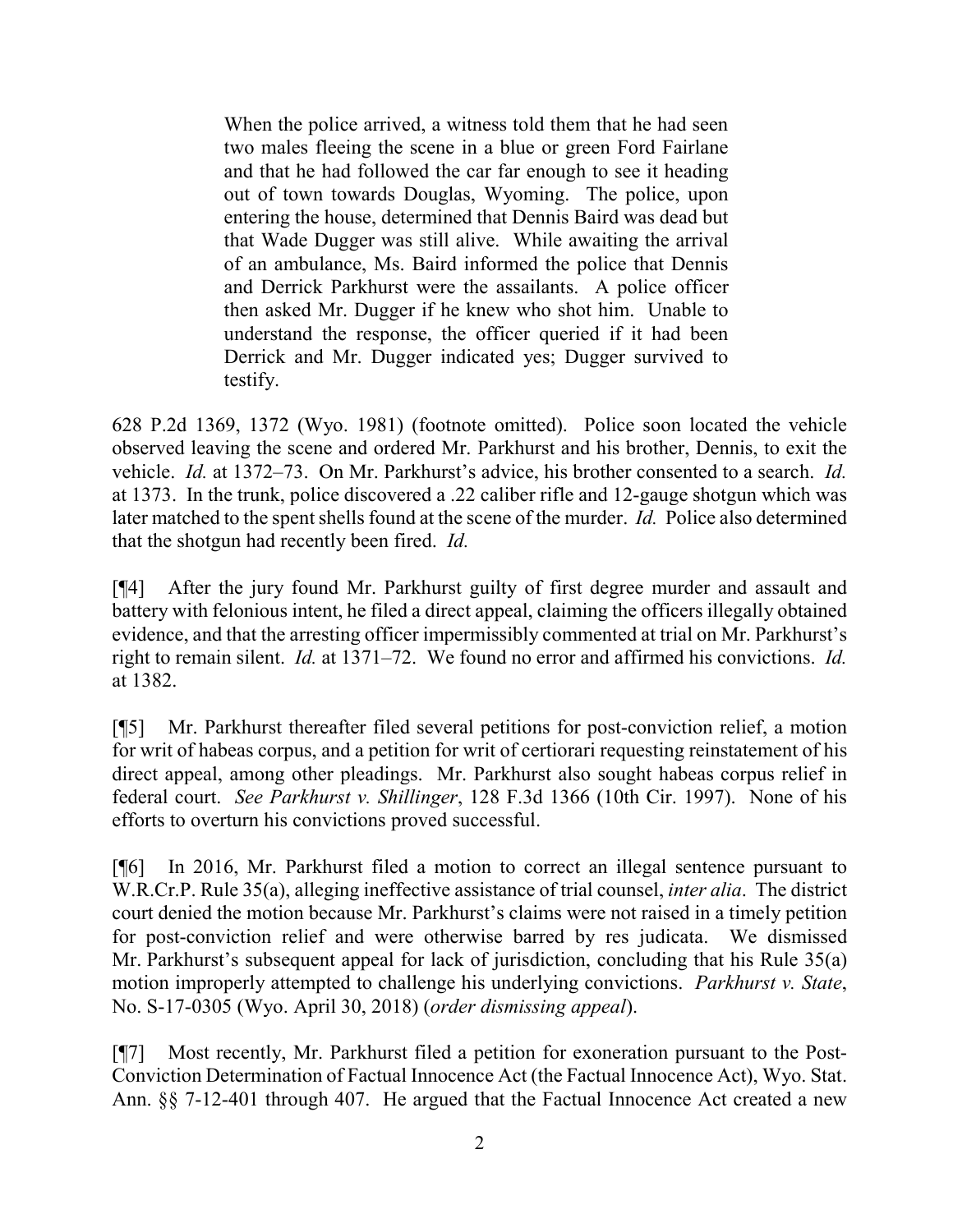avenue for post-conviction relief and, thus, his claims were no longer time barred under Wyo. Stat. Ann. § 7-14-103(d) (LexisNexis 2017) or by the doctrine of res judicata. In his petition, Mr. Parkhurst alleged that his trial counsel, Wyatt Skaggs, was ineffective because: (1) he was operating under a conflict of interest after Mr. Parkhurst's father allegedly threatened Mr. Skaggs' life shortly before trial and, due to the threat, the district court permitted Mr. Skaggs' investigator to be armed during trial; and (2) Mr. Skaggs did not present any defense and erred by failing to request a jury instruction on manslaughter, because Mr. Parkhurst acted out of fear and terror.<sup>[1](#page-3-0)</sup> He also alleged that the State violated his due process rights because he believed the State lost the trial transcripts. He made no further allegations.

[¶8] The district court dismissed the petition because it lacked any documentation of newly discovered evidence that would establish Mr. Parkhurst's innocence. The district court also noted that Mr. Parkhurst's arguments reflected a "fixation" on his claim that he received ineffective assistance of counsel and that he failed to show how his allegations of missing transcripts, even if true, supported a claim for relief under the factual innocence statutes.<sup>[2](#page-3-1)</sup> This timely appealed followed.

## *STANDARD OF REVIEW*

[¶9] Statutory interpretation presents a question of law, which we review de novo. *Dougherty v. State*, 2010 WY 116, ¶ 4, 237 P.3d 403, 404 (Wyo. 2010) (citation omitted). We also conduct a de novo review of a district court's summary adjudication of a factual innocence petition. *See* Wyo. Stat. Ann. § 7-12-403(c) (requiring the district court to dismiss, without prejudice, a petition failing to meet the statutory requirements); *Miller v. State*, ¶ 6, 340 P.3d 795, 796 (UT App. 2014) ("An appellate court reviews 'de novo the district court's summary adjudication of [a] factual innocence [petition].'" (quoting *Gressman v. State*, ¶ 6, 323 P.3d 998, 1001(UT 2013)); *see also People v. Laiwala*, 143 Cal.App.4th 1065, 1069, 49 Cal.Rptr.3d 639, 642 (2006) (reviewing de novo the trial court's determination of a factual innocence petition).

## *DISCUSSION*

[¶10] The legislature passed the Factual Innocence Act in 2018 to allow a person convicted of a felony offense to petition the court for exoneration if the person can establish that he is factually innocent of the convicted crime(s). *See generally* Wyo. Stat. Ann. §§ 7-12-401

<span id="page-3-0"></span><sup>&</sup>lt;sup>1</sup> Mr. Parkhurst raised ineffective assistance of counsel claims in the 1993 petition for writ of certiorari, the 1994 federal habeas corpus action, the 1997 amended post-conviction relief petition, the 2008 petition for post-conviction relief, and the 2016 Rule 35(a) motion. *Parkhurst*, 128 F.3d at 1367–68 (describing the ineffective assistance of counsel claims made in the 1993 petition for writ of certiorari and the 1994 federal habeas corpus action).

<span id="page-3-1"></span><sup>&</sup>lt;sup>2</sup> The State did not lose the trial transcripts; they are contained in the record on appeal.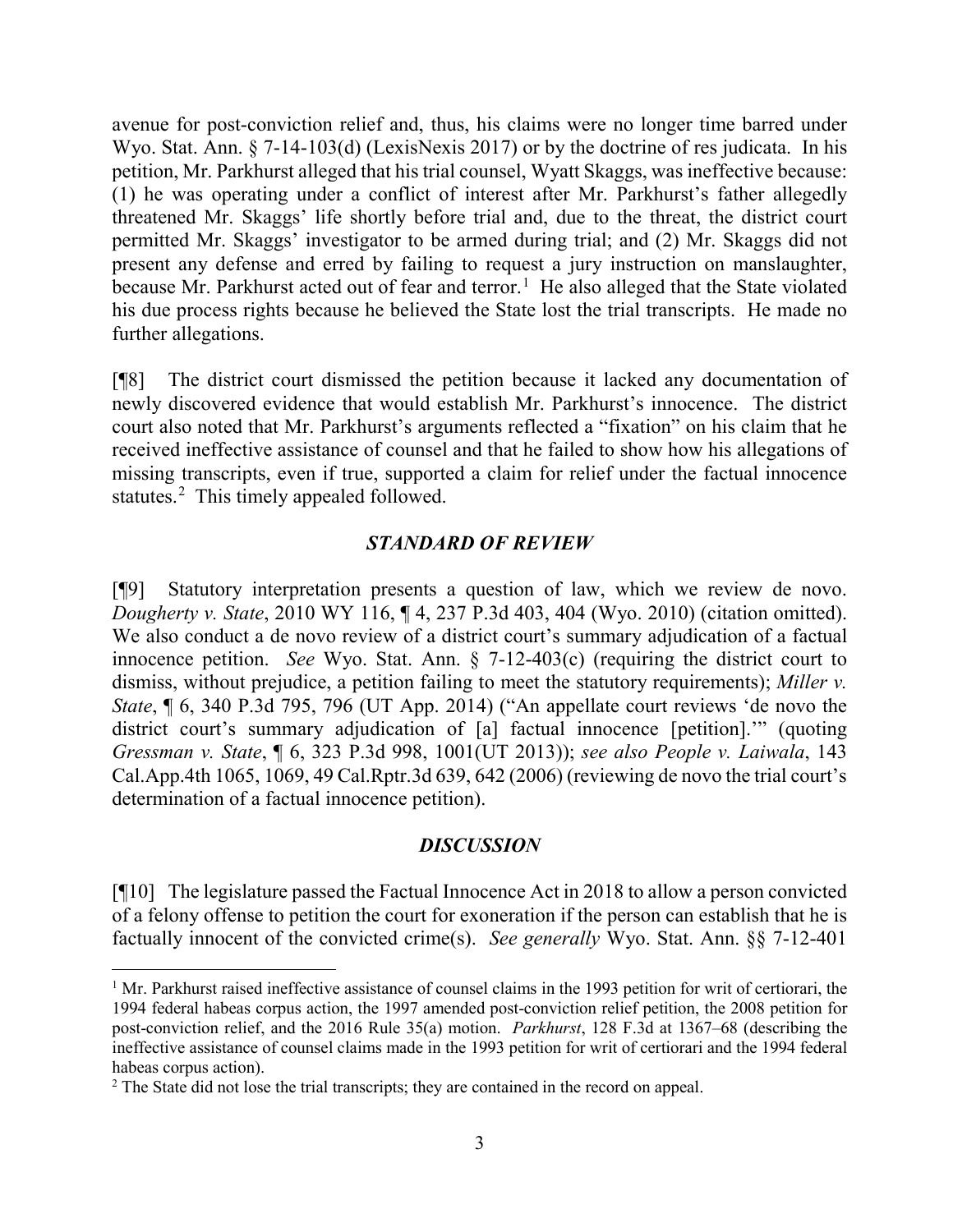through 407. On receipt of a petition filed under the Factual Innocence Act, the district court is required to review the petition and specifically find whether the petition has satisfied each of the requirements set forth in Wyo. Stat. Ann. § 7-12-40[3](#page-4-0)(b).<sup>3</sup> Wyo. Stat. Ann. § 7-12-403(c). If the petition fails to meet each of subsection (b)'s requirements, the statute expressly mandates that the court dismiss the petition without prejudice. *Id.*

[¶11] Mr. Parkhurst's petition for exoneration asserts only that his constitutional rights to effective assistance of counsel and due process were violated. The petition does not assert or establish any bona fide issue of factual innocence. [4](#page-4-1) Consequently, the district court did

(i) Newly discovered evidence exists that, if credible, establishes a bona fide issue of factual innocence;

(ii) The specific evidence identified by the petitioner establishes innocence and is material to the case and the determination of factual innocence;

(iii) The material evidence identified by the petitioner is not merely cumulative of evidence that was known, is not reliant solely upon recantation of testimony by a witness against the petitioner and is not merely impeachment evidence;

(iv) When viewed with all other evidence in the case, whether admitted during trial or not, the newly discovered evidence demonstrates that the petitioner is factually innocent; and

(v) Newly discovered evidence claimed in the petition is distinguishable from any claims made in prior petitions.

<span id="page-4-1"></span><sup>4</sup> Because the record contains Mr. Parkhurst's admissions he intended to shoot and kill Wade Dugger and Dennis Baird, albeit out of fear and terror, and that he "committed manslaughter," it is difficult to imagine how Mr. Parkhurst could credibly assert "factual innocence" as the legislature defined that phrase. "Factual innocence" means a person:

(A) Did not engage in the conduct for which he was convicted;

(B) Did not engage in conduct constituting a lesser included or inchoate offense of the crime for which he was convicted; and

(C) Did not commit any other crime arising out of or reasonably connected to the facts supporting the indictment or information upon which he was convicted.

<span id="page-4-0"></span> <sup>3</sup> Specifically, Wyo. Stat. Ann. § 7-12-403(b) provides:

<sup>(</sup>b) The petition shall contain an assertion of factual innocence under oath by the petitioner and shall aver, with supporting affidavits or other credible documents, that: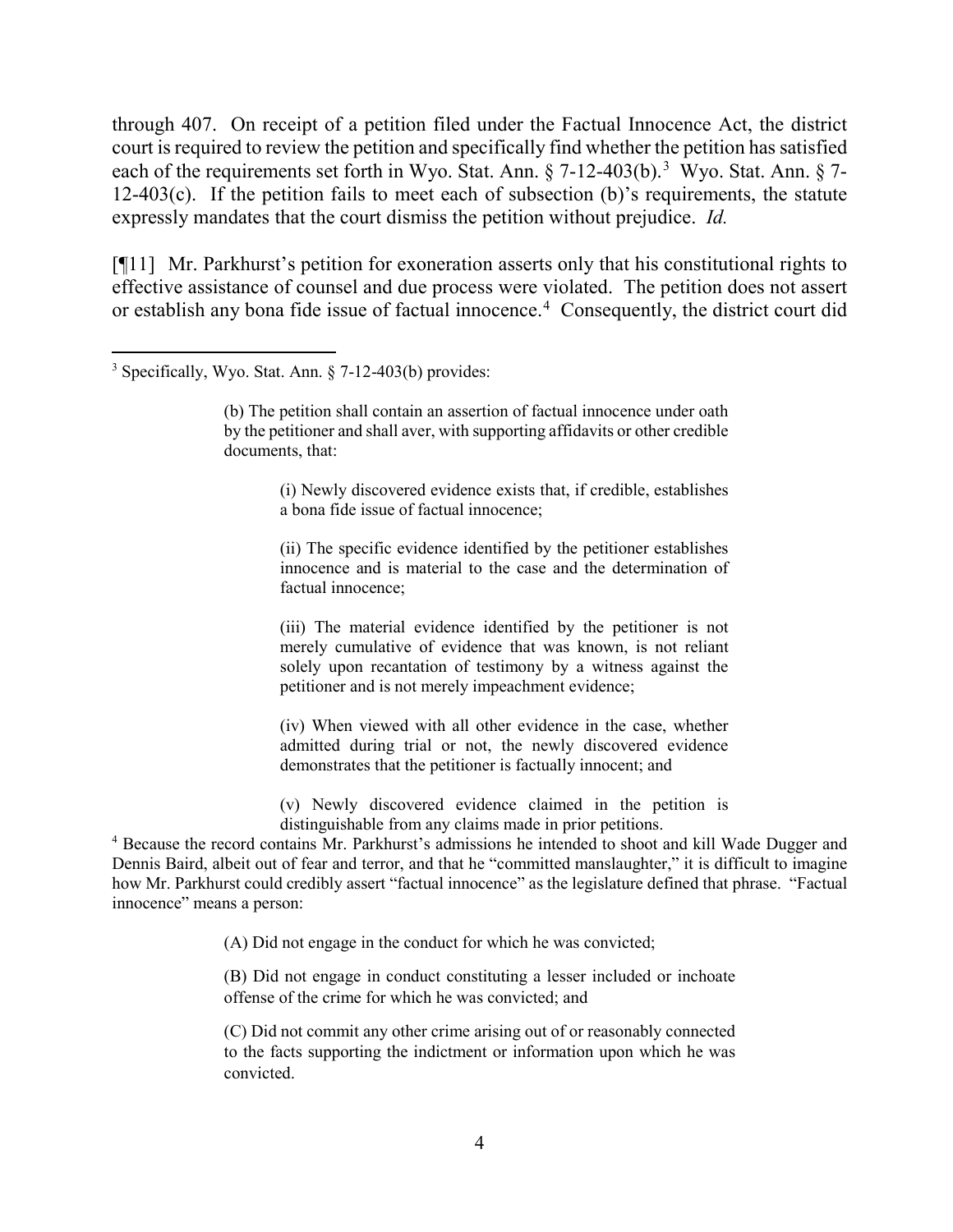not err when it found that Mr. Parkhurst's petition wholly failed to comply with the Factual Innocence Act's requirements and dismissed the petition without prejudice.

[¶12] Mr. Parkhurst acknowledges that his petition seeks redress of his perceived constitutional rights violations. He further recognizes that his claims are time-barred under the post-conviction relief statutes, Wyo. Stat. Ann. §§ 7-14-101 through 108 (LexisNexis 2017).<sup>[5](#page-5-0)</sup> He contends, however, that his constitutional claims are no longer time-barred if the Factual Innocence Act is read *in pari materia* with the post-conviction relief statutes. He reasons that because the legislature passed the Factual Innocence Act without including a statute of limitations and amended the post-conviction relief statutes in the same bill, the legislature intended for the Factual Innocence Act to encompass *all* post-conviction relief claims regardless of whether those claims were previously time barred. Established rules of statutory construction defeat Mr. Parkhurst's argument.

[¶13] We read statutes *in pari materia* only when the statutes relate to the same subject. *Crain v. State*, 2009 WY 128, ¶ 9, 218 P.3d 934, 938–39 (Wyo. 2009) (citations omitted). We do this "so that inconsistencies in one statute may be resolved by looking at another statute on the same subject." *Id.* (quoting *Black's Law Dictionary*, 807 (8th ed. 2004)). "[W]here there is plain, unambiguous language used in a statute there is no room for construction, and a court may not properly look for and impose another meaning." *Harris v. State*, 2006 WY 76, ¶ 11, 137 P.3d 124, 128 (Wyo. 2006) (quoting *Keser v. State*, 706 P.2d 263, 266 (Wyo. 1985)). "[W]here legislative intent is discernible a court should give effect to that intent." *Id*.

[¶14] The scope of the Factual Innocence Act is plainly limited to claims of factual innocence based on newly discovered evidence. *See* Wyo. Stat. Ann. § 7-12-403(b) (requiring every petition filed pursuant to the Factual Innocence Act to "contain an assertion of factual innocence" supported by "newly discovered evidence"). While the statutes Mr. Parkhurst contends should be read *in pari materia* involve post-conviction relief claims, they do not relate to claims based on newly discovered evidence. *Compare id.*, *with* Wyo. Stat. Ann. § 7-14-101 (allowing post-conviction relief claims for violation of federal or state constitutional rights) *and* Wyo. Stat. Ann. §§ 1-27-101 through 134 (LexisNexis 2017) (limiting state habeas corpus relief to jurisdictional claims). Even if these statutes related to the same subject, Mr. Parkhurst has not identified any inconsistency within the Factual Innocence Act in need of resolution, or any ambiguity in need of construction. We cannot, under the guise of statutory construction, expand the scope of the Factual Innocence Act to provide post-conviction relief for constitutional claims, as Mr. Parkhurst suggests.

 $\overline{a}$ Wyo. Stat. Ann. § 7-12-402(a)(ii). "A person is guilty of manslaughter if he unlawfully kills any human being without malice, expressed or implied, . . . [v]oluntarily, upon a sudden heat of passion. . ." and voluntary manslaughter is a lesser-included offense of first degree murder. Wyo. Stat. Ann. § 6-2-105 (LexisNexis 2017); *Sanders v. State*, 7 P.3d 891, 894 (Wyo. 2000) (citation omitted).

<span id="page-5-0"></span> $5$  Wyo. Stat. Ann.  $\S$  7-14-103(d) states: "No petition under this act shall be allowed if filed more than five (5) years after the judgment of conviction was entered."